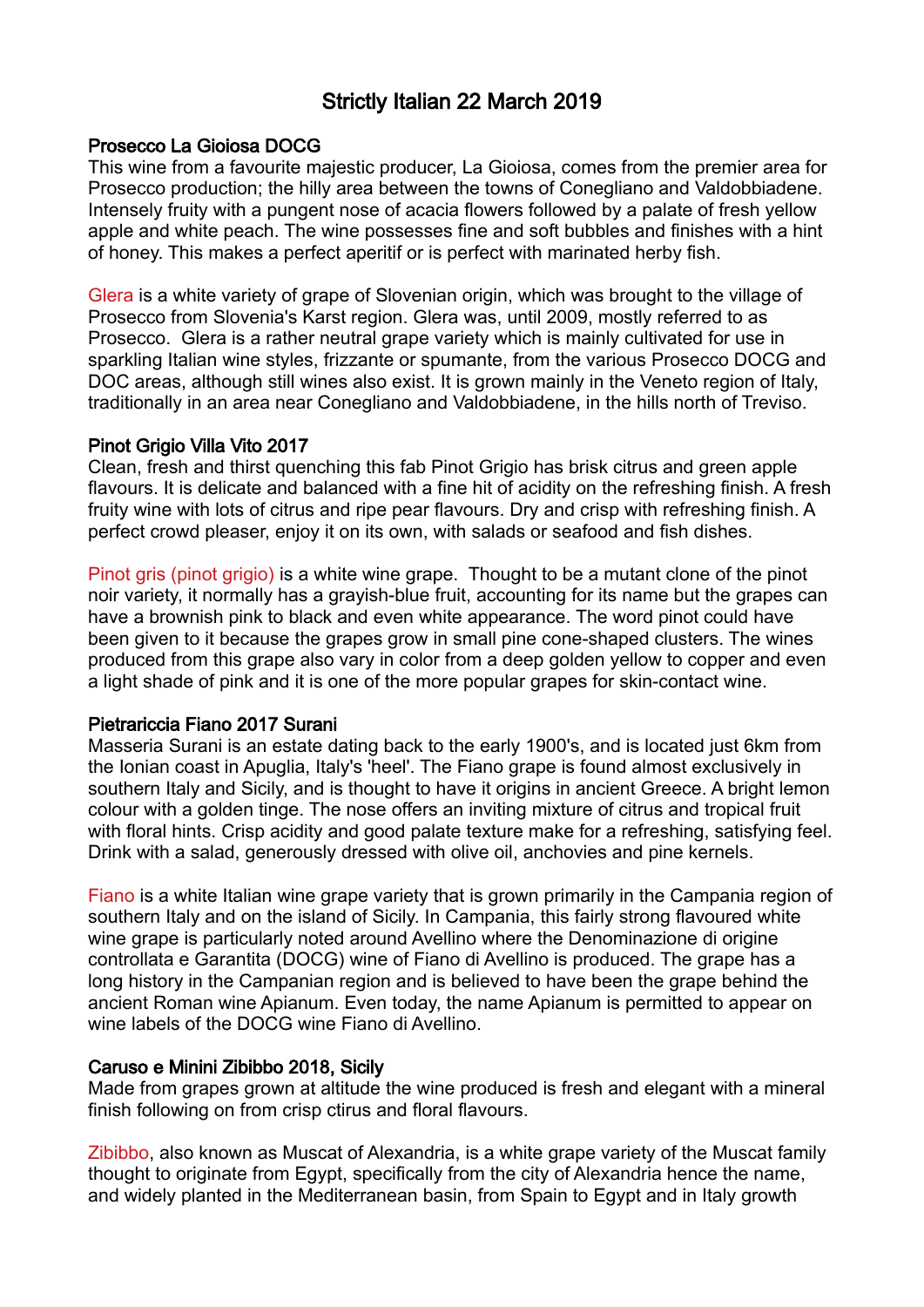mainly in Sicily and its islands. Zibibbo is mostly used to produce "passiti", dessert wines, and its most famous expression is the Passito di Pantelleria from the Pantelleria island, but it is also found and made as still white wines.

## Gavi 2017 Araldica

Gavi is a small town and winemaking sub-region in the far south-east corner of Piedmont, around 50km inland of the Med, famed for the Cortese grape which is indigenous to the north of Italy, and a popular feature in the restaurants of the Ligurian coast. Zippy, fresh and predominantly citrus-flavoured wine, with a racy lime-zest and nettle aroma. Refreshingly clean on the palate, with enduring, mouthwatering acidity. Drink with spaghetti genovese, or any fresh seafood dish.

Cortese is a white Italian wine grape variety predominantly grown in the southeastern regions of Piedmont in the provinces of Alessandria and Asti. It is the primary grape of the DOC wines of Cortese dell'Alto Monferrato and Colli Tortonesi as well as the Denominazione di Origine Controllata e Garantita (DOCG) wine of Cortese di Gavi. Significant plantings of Cortese can also be found in the Lombardy region of Oltrepò Pavese and in the DOC white blends of the Veneto wine region of Bianco di Custoza. Cortese has a long history in Italian viticulture with written documentation naming the grape among the plantings in a Piedmontese vineyard as early as 1659. The grape's moderate acidity and light flavors has made it a favorite for the restaurants in nearby Genoa as a wine pairing with the local seafood caught off the Ligurian coast.

# Chianti Poggio Galiga 2016 Grati

The Grati family have been producing wine and olive oil for 6 generations. Their estate is located in the DOCG of Rufina, a zone identified as one of Tuscany's finest. This wine is made from 90% Sangiovese, blended with two other traditional Tuscan varieties. A lively ruby colour, this is a classic Chianti offering a nose of cherry-like fruit and subtle floral hints and a dry, harmonious palate combining lipsmacking acidity and fine tannins. At its best enjoyed with platter of mixed antipasti.

Sangiovese is a red Italian wine grape variety that derives its name from the Latin sanguis Jovis, "the blood of Jupiter". Though it is the grape of most of central Italy from Romagna down to Lazio (the most widespread grape in Tuscany, Campania and Sicily, outside Italy it is most famous as the only component of Brunello di Montalcino and Rosso di Montalcino and the main component of the blends Chianti, Carmignano, Vino Nobile di Montepulciano and Morellino di Scansano, although it can also be used to make varietal wines such as Sangiovese di Romagna and the modern "Super Tuscan" wines like Tignanello.

#### Surani Costarossa 2017 Primitivo di Manduria

Primitivo is a grape indigenous to Italy and the eastern Mediterranean, now more commonly known as Zinfandel. This wine is made by over-ripening the grapes on the vine, then harvesting and fermenting them over a lengthy 20 days, then oak-ageing to create a rich style. Deep, dense ruby in colour, with a nose of warm prunes, dates and figs, with hints of sweet spice. Full and voluptuous, the mouth-feel is soft and plush, with toasty notes that linger on the finish. Try with venison, or pan-fried calves' liver.

Primitivo (also known as Zinfandel) is a variety of black-skinned wine grape. The variety is traditionally grown in Apulia (the "heel" of Italy), where it was introduced in the 18th century. DNA analysis has revealed that it is genetically equivalent to the Croatian grapes Crljenak Kaštelanski and Tribidrag. The grape found its way to the United States in the